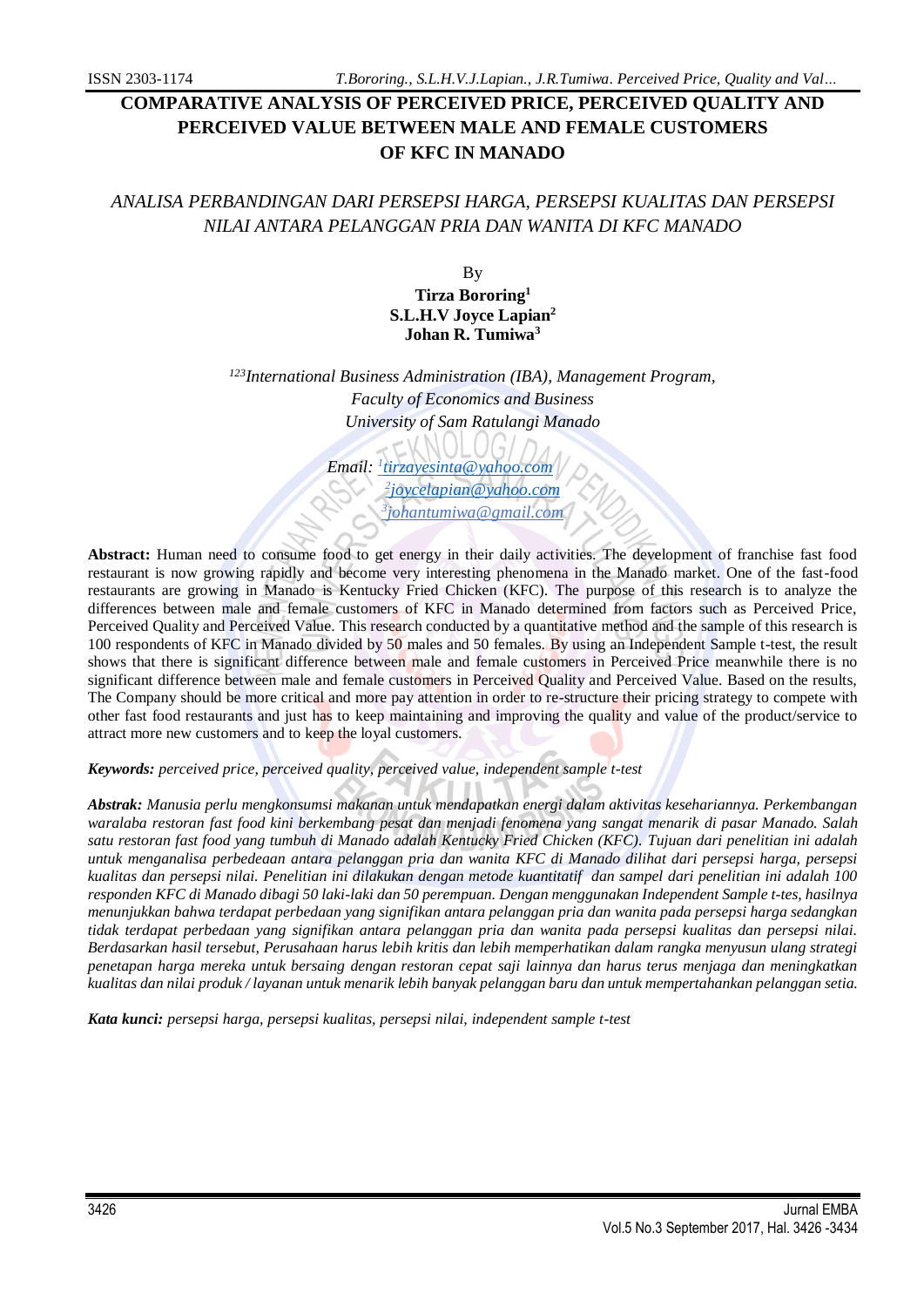### **INTRODUCTION**

### **Research Background**

Food is one of the important element to ensure the survival of life to get energy in daily activities. Restaurants are becoming an important part in an industry system, providing services to people away from home in the form of foods. One of the concept that has been developed in fulfill the society's food needs is with emerging restaurants with the fast service or usually called with fast food. With the developing of living standards, fast food is increasingly being accepted in people's lives.

Nowadays, the development of restaurant industry is growing rapidly in Indonesia resulted in developing franchise fast food restaurants. In Indonesia business franchise for fast food from time to time has a significant growth. There are many franchise restaurants come from other countries, especially in Manado there are fast food restaurants franchises that are known as the big players such as Kentucky Fried Chicken (KFC), McDonalds, Pizza, Texas Chicken, Burger King, A&W and many others. These six fast food restaurants originate from the Western country, where American franchises have introduced specific restaurant concepts such as the standardized Western menus that are prepared by following the same specifications with fixed prices charged to the consumers.

One of the fast-food restaurants are growing in Indonesia is Kentucky Fried Chicken (KFC). According to official website of Kentucky Fried Chicken, KFC Indonesia as the only franchise holder of KFC brand in Indonesia, PT Fast Food Indonesia Tbk was founded in 1978 by the Gelael Family. In 1979, the Company acquired the franchise with the opening of the very first restaurant outlet in October at Jalan Melawai in Jakarta. The first outlet proved to be successful and paved the way for the opening of more additional outlets in Jakarta and expansion of its regional coverage to include other major cities in Indonesia. Some of the services it offers include drive-in, home delivery, online ordering for home delivery and catering. Its KFC outlets are available in various areas across Indonesia, including Jakarta, Bandung, Semarang, Surabaya, Medan, Makassar and Manado.

In Manado, there are 10 KFC outlets such as KFC Bahu Mall, KFC Multi Mart Ranotana, KFC MTC Manado, KFC Manado Megamas, KFC Manado Boulevard, KFC Manado Sudirman, KFC Mega Mall Manado, KFC Coco sarapung, KFC Giant Kairagi Manado and KFC Bandara Samratulangi. In recent years, the rise and development of KFC industries have become very interesting phenomena in the Manado market. In Manado there is a lot of habits with all ages are interested to enjoying their time at fast food restaurant and have big intention to consume the product from KFC, for example a student, college students, entrepreneur, employee and even the social communities. According to them, consuming the fast food will help them to spend a short times to lunch and dinner or just for hang out with friends rather than waiting for ordering the food in restaurant where will take much time and can save time a lot for people who have limited time or busy with their activities. According to Zeithaml (1988) identified three important attributes or patrons that consumers consider, namely: Price, Quality and Value.

### **Research Objective**

Based on the research problem above, the objectives of this research are:

- 1. To find out the significant difference of perceived price between male and female customers of KFC in Manado
- 2. To find out the significant difference of perceived quality between male and female customers of KFC in Manado
- 3. To find out the significant difference of perceived value between male and female customers of KFC in Manado

### **THEORETICAL FRAMEWORK**

### **Marketing**

Marketing is about identifying and meeting human and social needs (Kotler and Keller 2009). Kotler and Armstrong (2012) defined marketing is the process by which companies create value for customers and built strong customer relationship in order to capture value from customers in return.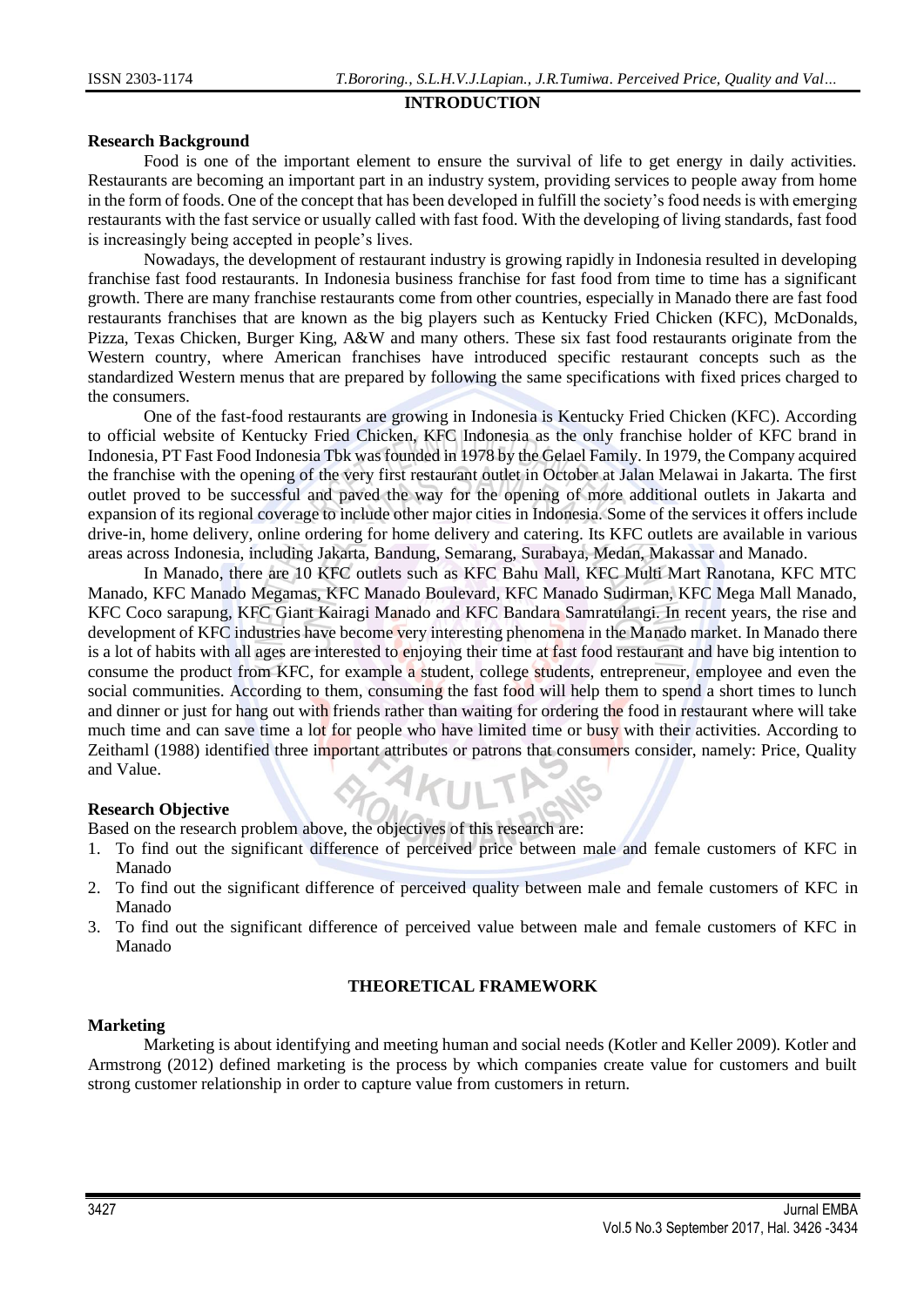### **Perceived Price**

Jacoby and Olson (1977) defined price is what is sacrificed or given up to obtain a product or a service. Perceived price is a consumer's perceptions of price, and it includes sacrificed money, time cost, search cost, effort and psychic costs.

### **Perceived Quality**

Keller (2003) defined perceived quality as consumer perceptions of quality/superiority of the product as a whole is relatively associated with alternatives that are relevant and related to the expected goals.

### **Perceived Value**

Perceived value that is defined as the consumers' overall assessment of the utility of a product based on perceptions of what is received and what is given (Zeithaml, 1988). Within this definition, Zeithaml (1988) identified four diverse meaning of value: 1. Value is low price. 2. Value is whatever consumer want in a product. 3. Value is the quality consumer get for the price paid. 4. Value is what consumer gets for what they give.

### **Previous Research**

Wang and Chen (2016) An Empirical Study of the Effect of Perceived Price on Purchase Intention Evidence from Low-Cost Carriers. The result of the study found perceived price has a direct effect on perceived value, perceived risk and purchase intention. Moreover, it has an indirect effect on purchase intention via perceived value and perceived risk. Asshidin, Abidina, and Borhanb (2015).Perceived quality and emotional value that influence consumer's purchase intention towards American and local products. Reliability result of this study shows that the instruments that have been used in for measuring various variables in this study were reliable. Meanwhile, for correlation, the result shows moderate significant relationship between perceived quality and emotional value towards purchase intention. Mohd Rizaim Shaharudin, Jacqueline Junika Pani, Suhardi Wan Mansor and Shamsul Jamel Elias (2010). Purchase Intention of Organic Food; Perceived Value Overview This research aims to identify the perceived value factor and its impact towards the customers' purchase intention in Malaysia and the result shows that perceived value has significantly influenced the purchase intention of organic food products.

### **Conceptual Framework**



**Figure 1. Conceptual Framework** *Source: Data Processed, 2017*

### **Hypothesis**

This section will explain the hypothesis. The hypotheses of this research are:

H0: There is no significant difference of perceived price between male and female customers of KFC in Manado H<sub>1</sub>: There is significant difference of perceived price between male and female customers of KFC in Manado H0: There is no significant difference of perceived quality between male and female customers of KFC in Manado H2: There is significant difference of perceived quality between male and female customers of KFC in Manado

H0: There is no significant difference of perceived value between male and female customers of KFC in Manado H3: There is significant difference of perceived value between male and female customers of KFC in Manado.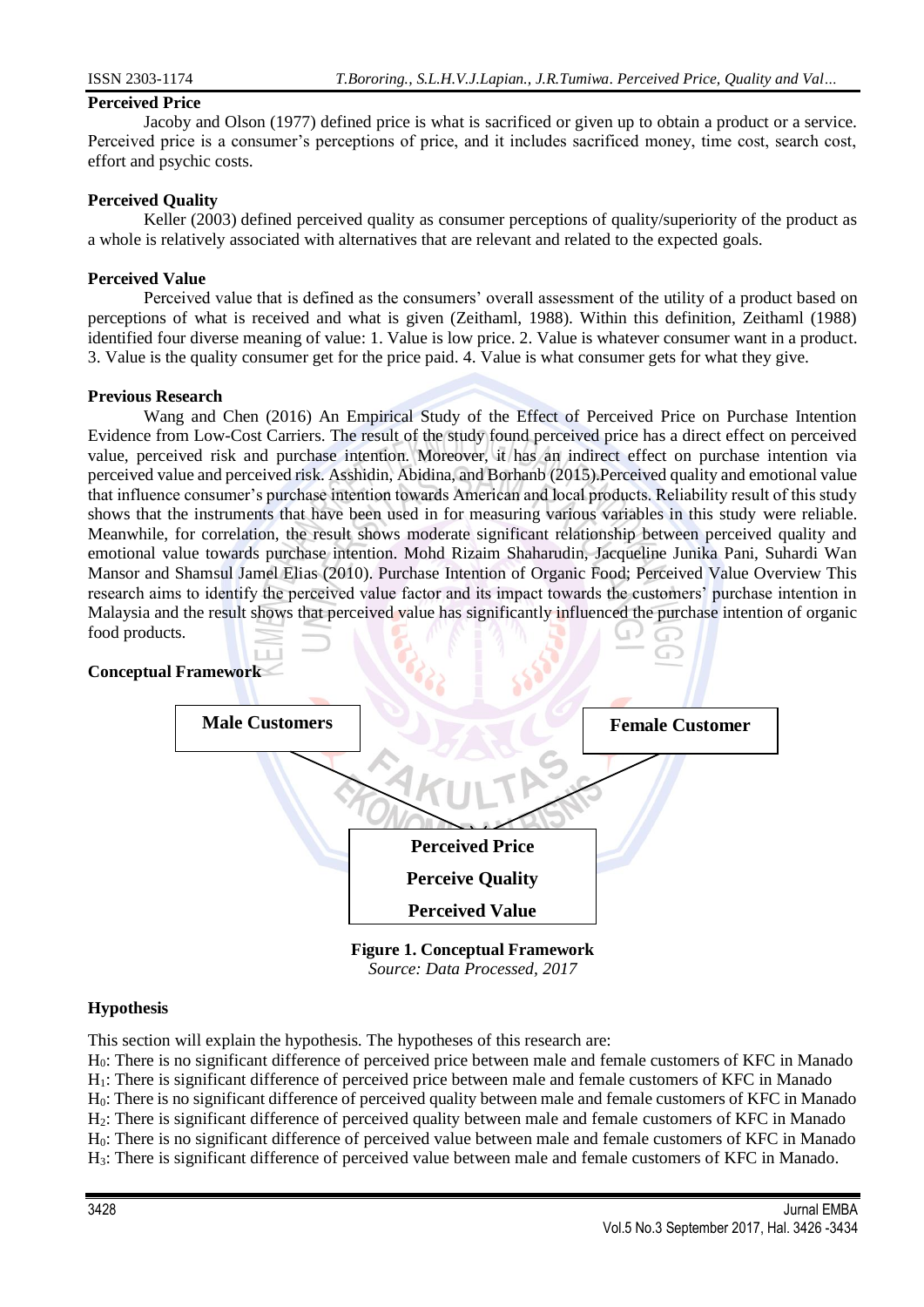### **RESEARCH METHODS**

## **Type of Research**

The type of this research is comparative study with a quantitative approach. Quantitative research seeks to quantify the data with comparative type. It seeks conclusive evidence based on large, representative samples and typically involving some form of statistical analysis (Maholtra, 2009).

## **Place and Time of Research**

This research will be conducted in Manado and the time of research is about 2 (two) months from June until July 2017.

## **Population and Sample**

The population in this research is all customers of KFC in Manado. The sample of the research is 100 customers of KFC in Manado, which are divided into 50 males and 50 females customers.

## **Data Collection Method**

All the data collection method in this research are gathered from primary data and secondary data. The primary data of this study gets from the results of questionnaires. The researcher collected the primary data from the result of questionnaire. Online questionnaire were shared to respondents so they can respond directly on the questionnaire. The secondary data collected in varied of sources and the sources are books, journals, articles, and websites.

## **Operational Definition of Research Variable**

Perceived price:

Affordability, accordance of price with the quality, price competitiveness, price compliance with benefits. Perceived quality:

Performance, features, reliability, durability, conformance

Perceived value:

Social value, emotional value, functional value (price/value for money) and functional value (performance/quality)

## **Data Analysis Method**

### **Validity, Reliability, Normality and Homogeneity Test**

To analyze the validity of questionnaire, Pearson Product Moment was used. If probability of correlation is less than 0.05 (5%) then the research instrument is considered valid. For the reliability test uses Alpha Cronbach measurement. If Alpha is less than 0.06 then it is unreliable. The distribution of data with normal distribution pattern (data distribution is not skewed to the left or right). If the probability value  $> 0.05$  then population is normally distributed. And for the homogeneity test is based on the Levene's F test for Equality of Variances is the most commonly used statistic used statistics to test the assumption of homogeneity of a variance. The criteria of Levene's test is if the variance or value of significant higher than 0.05 it means homogeneous

### **Independent Sample T-test**

Horn (2008) stated the independent sample t-test evaluates the difference between the means of two independent or unrelated groups. This evaluate whether the means for two independent groups are significantly different from each other. The study of Schlomer and The Military Reach Team (2012) explain that independent samples t-test is used to compare two groups whose means are not dependent on one another. In other words, when the participants in each group are independent from each other and actually comprise two separate groups of individuals, who do not have any linkages to particular members of the other group (in contrast to dependent samples).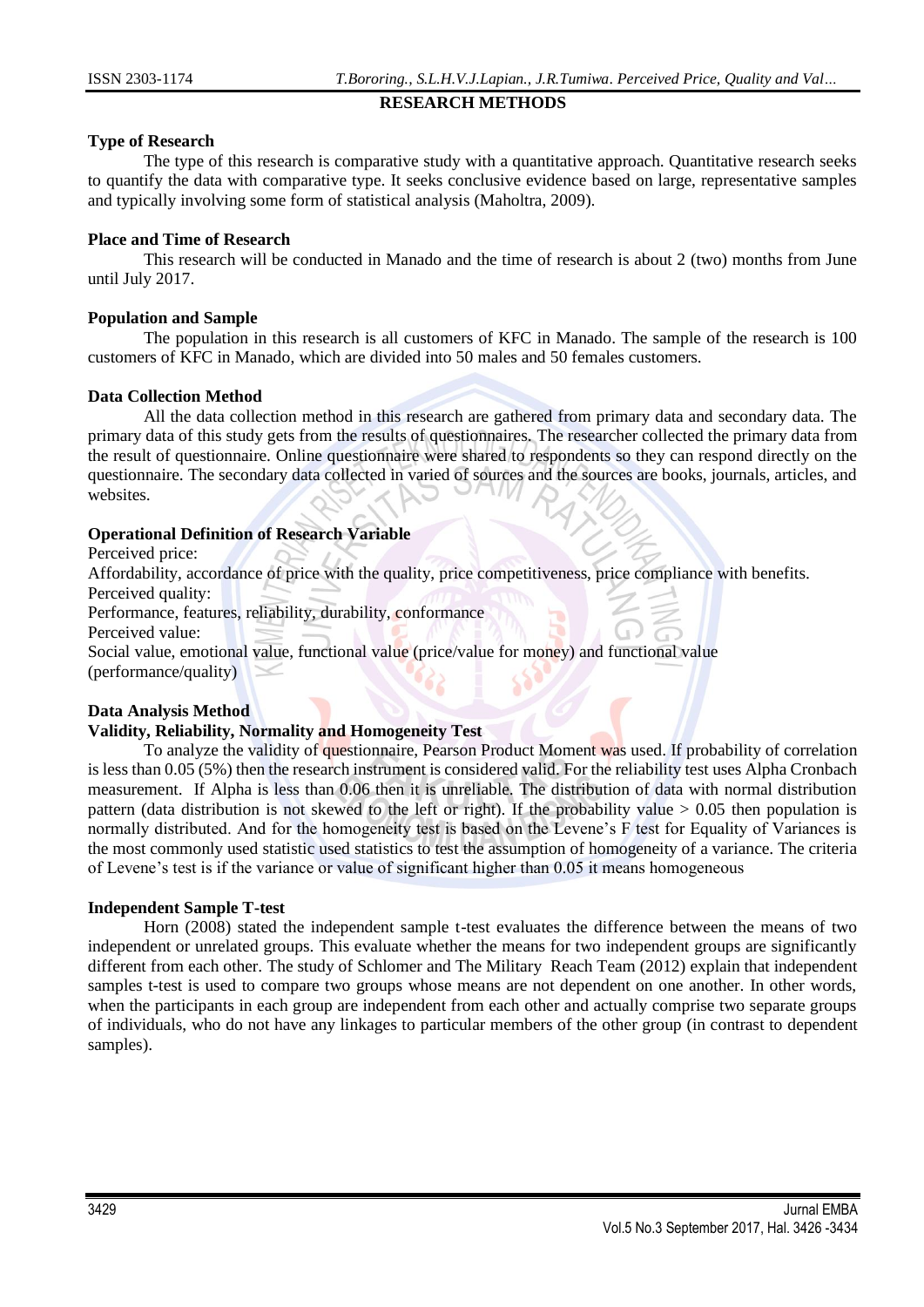## **Validity Test Result**

## **Table 1. Correlations**

|                   |                     |           | Perceived Price Perceived Quality Perceived Value |           |
|-------------------|---------------------|-----------|---------------------------------------------------|-----------|
|                   | Pearson Correlation |           | $.340**$                                          | $.575***$ |
| Perceived Price   | $Sig. (2-tailed)$   |           | .001                                              | .000      |
|                   | N                   | 100       | 100                                               | 100       |
|                   | Pearson Correlation | $.340**$  |                                                   | $.709**$  |
| Perceived Quality | $Sig. (2-tailed)$   | .001      |                                                   | .000      |
|                   | N                   | 100       | 100                                               | 100       |
|                   | Pearson Correlation | $.575***$ | $.709***$                                         |           |
| Perceived Value   | $Sig. (2-tailed)$   | .000      | .000                                              |           |
|                   | N                   | 100       | 100                                               | 100       |

\*\*. Correlation is significant at the 0.01 level (2-tailed).

### *Source: SPSS Output, 2017*

Table 1 shows that the correlation index is higher than 0.3 and below the significance level of 5%. Therefore the data is considered valid.

## **Reliability Test Result**

### **Table 2. Reliability Statistics**

**N of Items**

**Cronbach's Alpha**

.774 3

*Source: SPSS Output, 2017*

Table 2 shows that the Alpha Cronbach has a value 0.774 higher than 0.60 which means that this research instrument is stated **reliable.**

### **Normality Test Result**

## **Table 3. One-Sample Kolmogorov-Smirnov Test**

|                                  |                       | <b>Perceived Price</b> | <b>Perceived</b><br><b>Quality</b> | <b>Perceived Value</b> |
|----------------------------------|-----------------------|------------------------|------------------------------------|------------------------|
| N                                |                       | 100                    | 100                                | 100                    |
|                                  | Mean                  | 33.6400                | 38.3500                            | 36.4500                |
| Normal Parameters <sup>a,b</sup> | <b>Std. Deviation</b> | 7.25094                | 5.89191                            | 6.72906                |
|                                  | Absolute              | .098                   | .104                               | .098                   |
| <b>Most Extreme Differences</b>  | Positive              | .068                   | .051                               | .065                   |
|                                  | Negative              | $-.098$                | $-.104$                            | $-.098$                |
| Kolmogorov-Smirnov Z             |                       | .985                   | 1.036                              | .979                   |
| Asymp. Sig. (2-tailed)           |                       | .287                   | .234                               | .293                   |
| a. Test distribution is Normal.  |                       |                        |                                    |                        |
| b. Calculated from data.         |                       |                        |                                    |                        |
| Source: SPSS Output, 2017        |                       |                        |                                    |                        |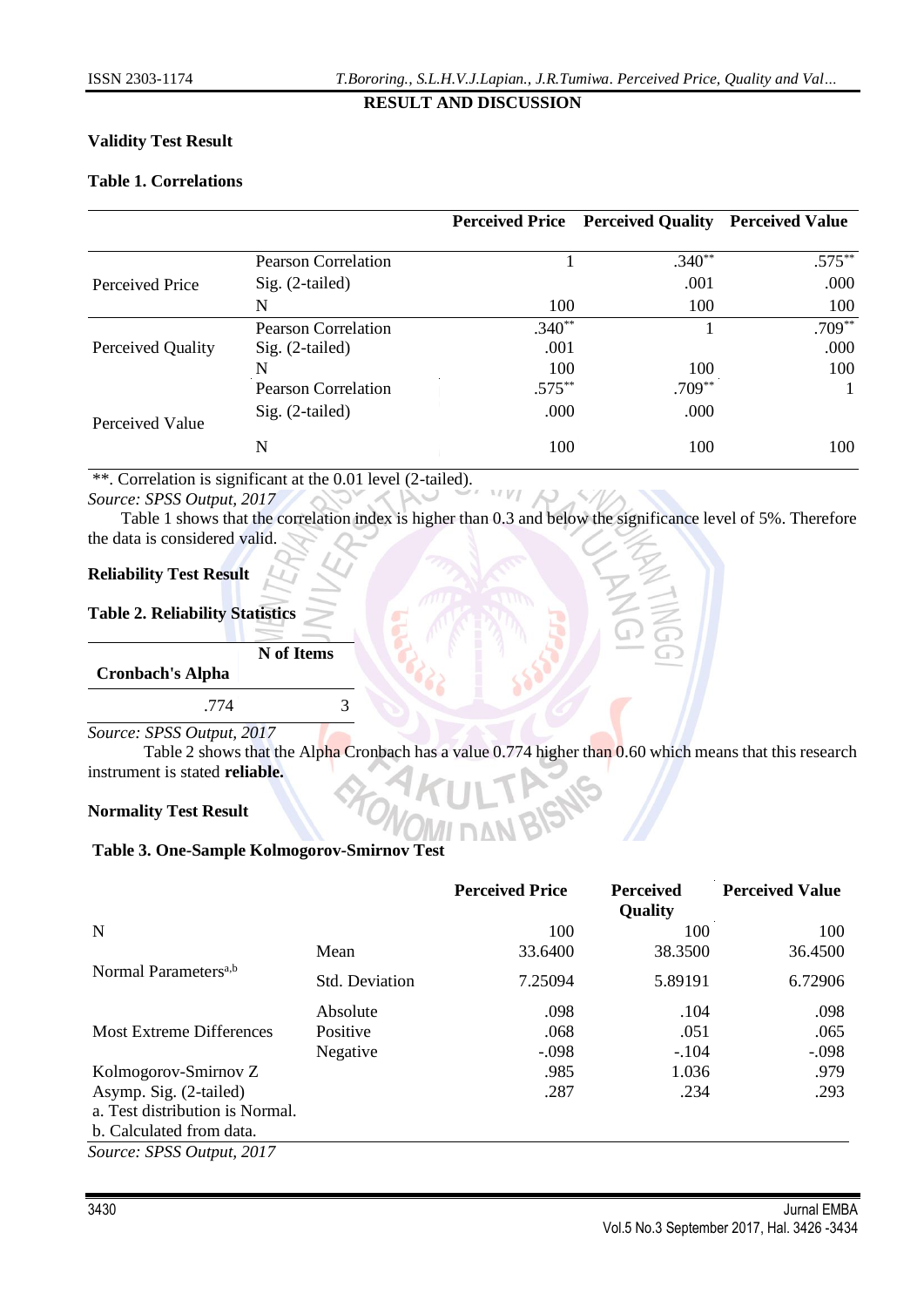Based on the Table 3 above further decisions are resulted as follows:

- It appears that a significant column (Asymp. Sig (2-tailed)) for Perceived Price is 0.287 or more than 0.05 then the probability of  $H_0$  received population mean of perceived Price normally distributed.
- It appears that a significant column (Asymp. Sig (2-tailed)) for Perceived Quality is 0.234 or more than 0.05 then the probability of  $H_0$  received population mean of Perceived Quality normally distributed.
- It appears that a significant column (Asymp. Sig (2-tailed)) for Perceived Value is 0.293 or more than 0.05 then the probability of  $H_0$  received population mean of Perceived Value normally distributed

## **Homogeneity Test Result**

## **Table 4. Test of Homogeneity of Variances**

|                           | <b>Levene Statistic</b> | df1 | df2 | Sig. |
|---------------------------|-------------------------|-----|-----|------|
| Perceived Price           | 1.795                   |     | 98  | .183 |
| Perceived Quality         | 2.483                   |     | 98  | .118 |
| Perceived Value           | 1.141                   |     | 98  | .288 |
| Source: SPSS Output, 2017 |                         |     |     |      |

The table of Perceived Price interpretation: Normality test results show that both groups of subjects in the study had a normal distribution. Homogeneity test results of 0.183 show that the variance between the study samples was homogeneous.

 $OAN$ 

The table of Perceived Quality interpretation: Normality test results show that both groups of subjects in the study had a normal distribution. Homogeneity test results of 0.118 show that the variance between the study samples was not homogeneous.

The table of Perceived Value interpretation: Normality test results show that both groups of subjects in the study had a normal distribution. Homogeneity test results of 0.288 show that the variance between the study samples was not homogeneous.

### **Independent Sample T-test**

## **Independent Sample t-test for Perceived Price, Perceived Quality and Perceived Value Divided between the Group Male and Female**

### **Table 5. Group Statistics**

|                   | <b>Gender</b> | N  | <b>Mean</b> | <b>Std. Deviation</b> | <b>Std. Error</b> |
|-------------------|---------------|----|-------------|-----------------------|-------------------|
|                   |               |    |             |                       | <b>Mean</b>       |
| Perceived Price   | Male          | 50 | 31.2400     | 7.67865               | 1.08592           |
|                   | Female        | 50 | 36.0400     | 5.95891               | .84272            |
| Perceived Quality | Male          | 50 | 38.4800     | 6.31564               | .89317            |
|                   | Female        | 50 | 38.2200     | 5.49690               | .77738            |
|                   | Male          | 50 | 36.3200     | 7.02020               | .99281            |
| Perceived Value   | Female        | 50 | 36.5800     | 6.49361               | .91833            |

*Source: SPSS Output, 2017*

From the table 5 shows that Perceived Price is divided by a group male and female customers. Mean of male at 31.2400 and mean of female at 36.0400. This means that the group 2 which is female has better mean than female. Perceived Quality difference of male and female comparison mean where male at 38.4800 are better than female only 38.2200. This indicates that group 1 which is male has better mean than female. And also from the table above shows Perceive Value from the result the mean difference from male and female comparison mean where female at 36.5800 are better than male only 36.3200. This indicates that group 2 which is female has better mean than male.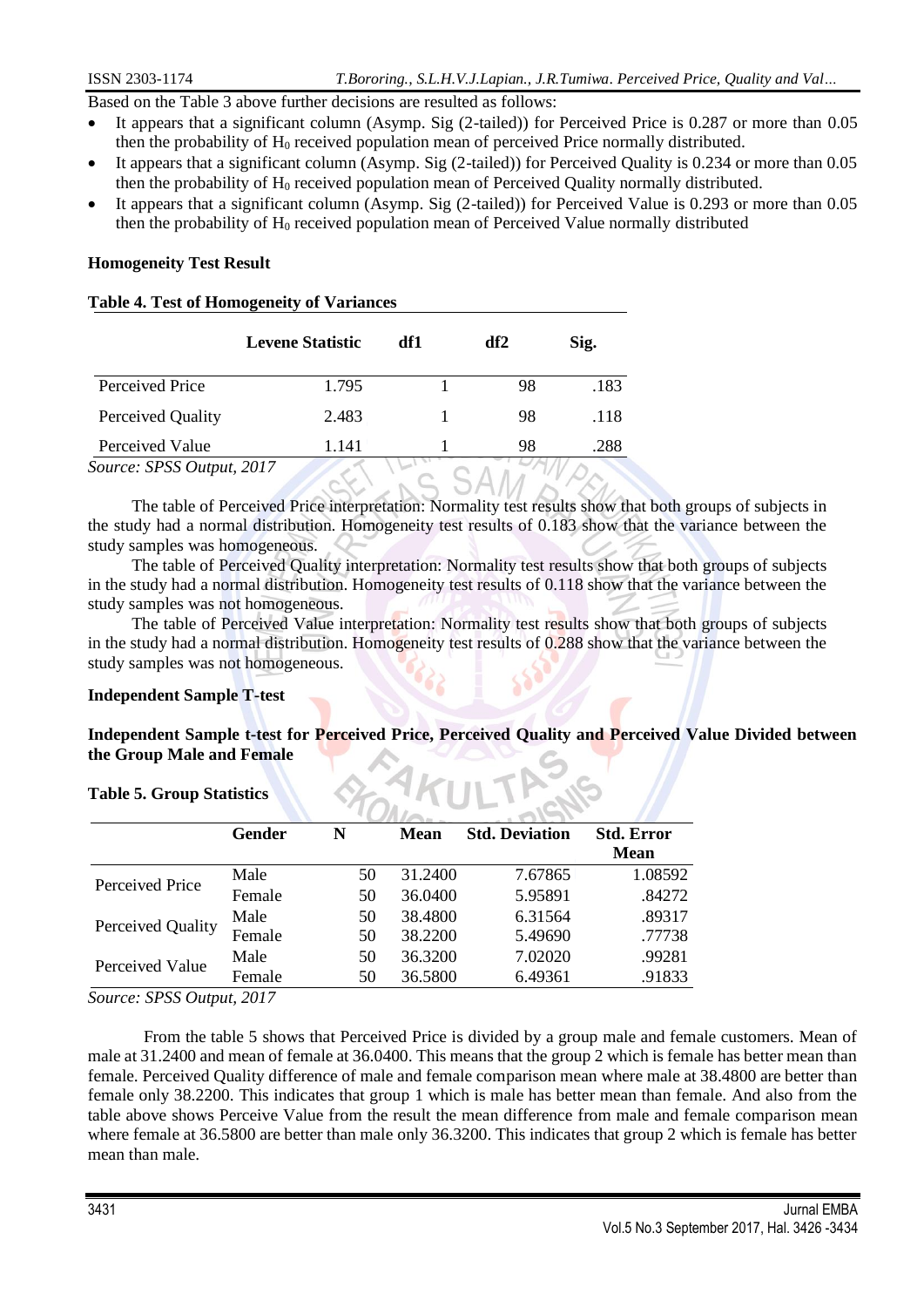### **Independent Sample T-test**

### **Table 6. Independent Sample T-test for Perceived Price**

|                           |                                | <b>Levene's Test</b><br>for Equality<br>of Variances |      |          |                   |                                |                  | t-test for Equality of Means |          |                                   |
|---------------------------|--------------------------------|------------------------------------------------------|------|----------|-------------------|--------------------------------|------------------|------------------------------|----------|-----------------------------------|
|                           |                                | F                                                    | Sig. | T        | df                | $\mathrm{Sig.}$ (2-<br>tailed) | Mean<br>Differen | Std. Error<br>Differenc      |          | 95% Confidence<br>Interval of the |
|                           |                                |                                                      |      |          |                   |                                | ce               | e                            |          | Difference                        |
|                           |                                |                                                      |      |          |                   |                                |                  |                              | Lower    | Upper                             |
| Perceived Price           | Equal variances<br>assumed     | 1.795                                                | .183 | $-3.492$ | 98                | .001                           | -4.80000         | 1.37456                      | -7.52776 | $-2.07224$                        |
|                           | Equal variances<br>not assumed |                                                      |      |          | $-3.492$ $92.311$ | .001                           | -4.80000         | 1.37456                      |          | $-7.52986$ $-2.07014$             |
| Source: SPSS Output, 2017 |                                |                                                      |      |          |                   |                                |                  |                              |          |                                   |

In the table 6 can be seen that the value  $t=3.492$  with a significance of  $p=0.001$  ( $p<0.05$ ) indicates that H<sup>0</sup> is rejected which means there is significant difference between Male and Female customers of KFC in Manado in Perceived Price.

### **Table 7. Independent Sample T-test for Perceived Quality**

|           |                                | <b>Levene's Test for</b><br><b>Equality of</b><br><b>Variances</b> |      |      |        |                        | t-test for Equality of Means |                          |                                                          |         |  |  |
|-----------|--------------------------------|--------------------------------------------------------------------|------|------|--------|------------------------|------------------------------|--------------------------|----------------------------------------------------------|---------|--|--|
|           |                                | F                                                                  | Sig. |      | df     | Sig.<br>(2-<br>tailed) | Mean<br>Differenc<br>e       | Std. Error<br>Difference | 95% Confidence<br>Interval of the<br>Difference<br>Lower | Upper   |  |  |
| Perceived | Equal variances<br>assumed     | 2.483                                                              | .118 | .220 | 98     | .827                   | .26000                       | 1.18409                  | $-2.08978$                                               | 2.60978 |  |  |
| Quality   | Equal variances<br>not assumed |                                                                    |      | .220 | 96.170 | .827                   | .26000                       | 1.18409                  | $-2.09034$                                               | 2.61034 |  |  |
|           | Source: SPSS Output, 2017      |                                                                    |      |      |        |                        |                              |                          |                                                          |         |  |  |

In the table 7 can be seen that t=0.118 with a significant of  $p=0.827$  ( $p>0.05$ ) indicates that H<sub>0</sub> is accepted which means there is no significant difference between Male and Female customers of KFC in Manado in Perceived Quality.

#### **Table 8. Independent Sample T-test for Perceived Value**

|           |                                |       | <b>Levene's Test for</b><br><b>Equality of</b><br><b>Variances</b> |         |        |                        |                        | t-test for Equality of Means |                                                 |         |
|-----------|--------------------------------|-------|--------------------------------------------------------------------|---------|--------|------------------------|------------------------|------------------------------|-------------------------------------------------|---------|
|           |                                | F     | Sig.                                                               |         | df     | Sig.<br>(2-<br>tailed) | Mean<br>Differenc<br>e | Std. Error<br>Differenc<br>e | 95% Confidence<br>Interval of the<br>Difference |         |
|           |                                |       |                                                                    |         |        |                        |                        |                              | Lower                                           | Upper   |
| Perceived | Equal variances<br>assumed     | 1.141 | .288                                                               | $-.192$ | 98     | .848                   | $-.26000$              | 1.35241                      | $-2.94381$                                      | 2.42381 |
| qValue    | Equal variances<br>not assumed |       |                                                                    | $-192$  | 97.410 | .848                   | $-.26000$              | 1.35241                      | $-2.94401$                                      | 2.42401 |

*Source: SPSS Output, 2017*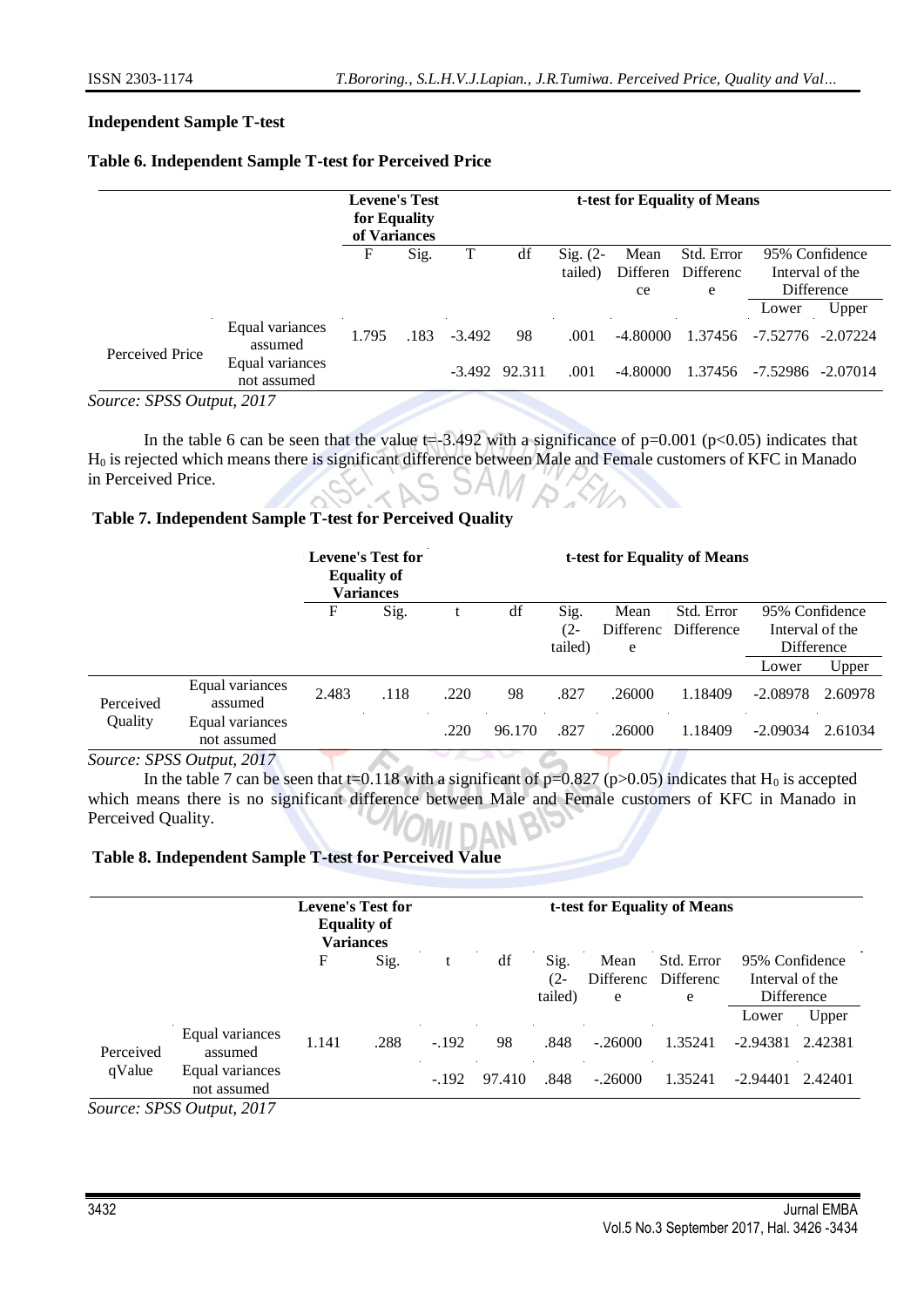In the table 8 can be seen that t=0.288 with a significant of  $p=0.848$  ( $p>0.05$ ) indicates that H<sub>0</sub> is accepted which means there is no significant difference between Male and Female customers of KFC in Manado in Perceived Value.

### **Discussion**

This research aims to find out whether there is a significant difference or there is no significant difference between male and female customers of KFC in Manado in terms of perceived price, perceived quality and perceived value. Independent sample t-test method is used to analyze the data in this research. The author was distributed online questionnaire was built and shared to collect the data and used Interval scale to sore the data, and the author was distributed questionnaires containing 6 questions for perceived price, 6 questions for perceived quality and 6 questions for perceived value.

### **Comparison between male and female customer based on perceived price**

Comparing mean of male and female shows that there is a significant difference between male and female customer of KFC in Manado in terms of perceived price. Mean comparison of male and female showing there is significant difference between the groups. By looking at the mean result from, where the mean of female customer is higher than the male customer.

## **Comparison between male and female customer based on perceived quality**

Based on the result, by comparing the mean of male and female based on perceived quality, it shows that there is no significant differences between groups 1 (male) and group 2 (female). Seems in the indicator of perceived quality mean is almost the same in male and female, shows that there is no difference perception of perceived quality on purchase intention. This compare means does not have proven by significant different between male and female, it means both of these groups are not significantly different. Therefore, there is no significant difference between male and female customers of KFC in Manado measured by perceived quality. KFC in Manado already providing a good quality for the customers that is why both male and female customer feel satisfy with the quality/service of the KFC in Manado.

### **Comparison between male and female customer based on perceived value**

Male and female are answering the perception of value based on their experience when they buy the KFC products. The indicator of perceived value mean is almost the same in male and female. Implying that the customers of KFC in Manado are affected equally, whether they are a male customer or a female customer and respondents answering the questions of Perceived Value is more than average. This indicated that KFC Manado measured by Perceived Value have a higher perception by both male and female customers. Therefore, there is no significant difference between male and female customers of KFC in Manado measured by perceived value.

## **CONCLUSION AND RECOMMENDATION**

### **Conclusion**

Based on the Data Analysis and discussion, the conclusion of this research concluded as follows:

- 1. There is a significant difference in terms of perceived price between male and female customers of KFC in Manado
- 2. There is no significant difference in terms of perceived quality between male and female customers of KFC in Manado
- 3. There is no significant difference in terms of perceived value between male and female customers of KFC in Manado

### **Recommendation**

- 1. Company should be more critical and more pay attention in order to set up/re-structure their pricing strategy to compete with other fast food restaurants
- 2. Company should develop products with better quality than with other similar products to create good product quality to attract new customers